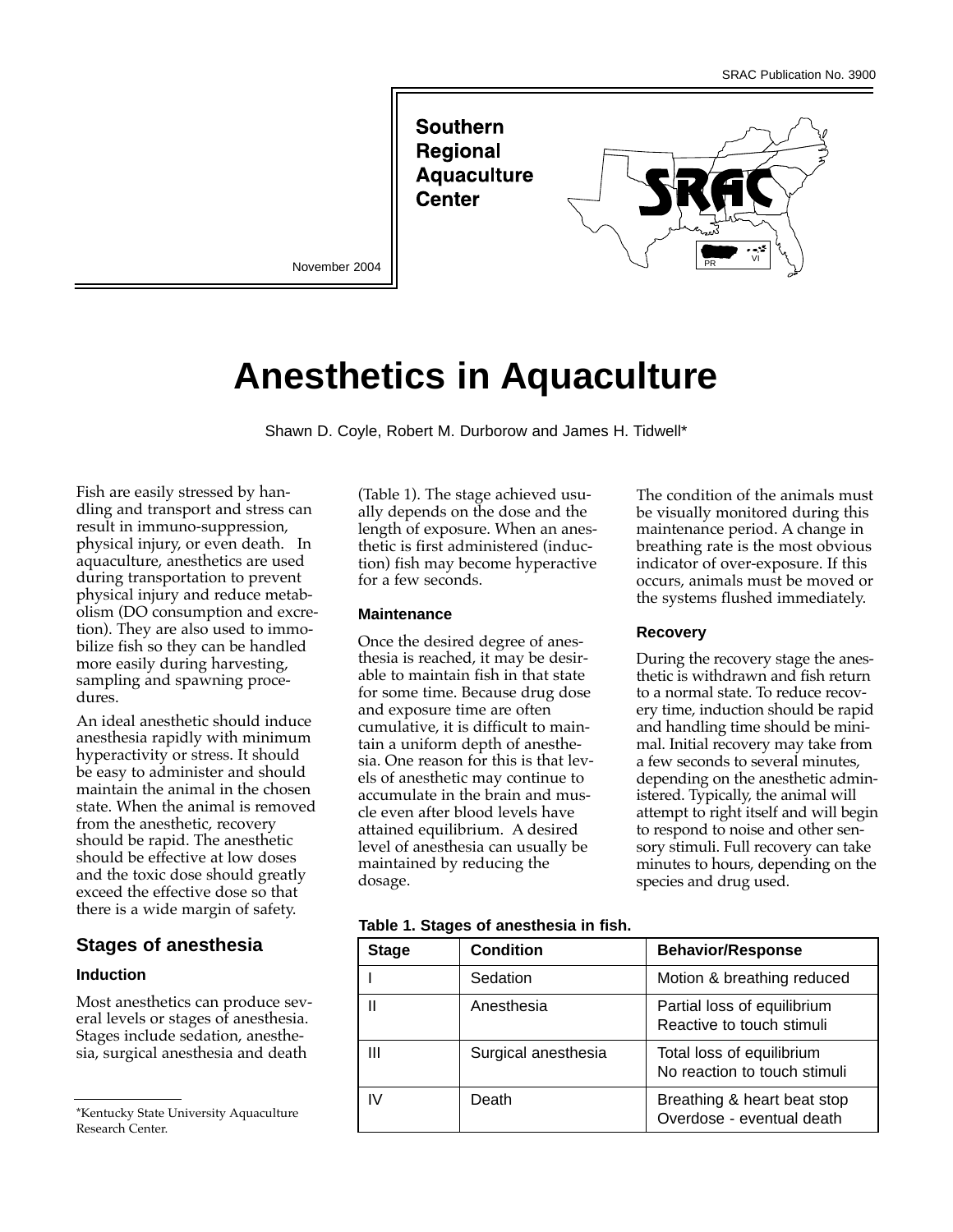Great care should be taken during the recovery stage to minimize stress and prevent mortality. If an animal fails to recover, increasing the flow of anesthetic-free water over the gills will often accelerate and normalize the heart beat. Move the fish backwards and forwards in the recovery bath or gently pass water over the gills with a hose. This increases gill blood flow and eliminates the drug more rapidly.

# **Legal aspects**

Many chemical anesthetics have been used on fish over the years. Most have now been discarded or are not widely used. The U.S. Food and Drug Administration (FDA) regulates which chemicals can be used on food fish. When fish are exposed to an anesthetic, residues or metabolites of the substance remain in the flesh for a period of time until they are excreted or metabolized. Therefore, FDA may require a specific withdrawal time before the animal can be used for food or released into the environment where it might be captured for food.

Anesthetics are licensed for use in food animals only after completing a full drug development program designed to protect the cultured animals, human users, the food chain, and the environment. The program requires a wide range of inputs from the drug company, research scientists, national agencies, and the farming and feed industries. Licensing a new drug is time consuming and costly. Aquaculture is an important industry worldwide, but it is still relatively small compared to other animal production industries and the human medical industry. For this reason, drug companies have not been able to justify the costs of licensing new drugs because the expected financial return is low. The only anesthetic drug currently approved by the FDA for use on food fish is tricaine methanesulfonate (MS-222).

## **Factors affecting anesthesia**

Many factors affect the efficacy of anesthetics in fish. These can be divided into biological and environmental factors.

Often, the rate at which anesthetic drugs become effective is related to the gill area to body weight ratio, which can vary considerably among fish species. Aquatic species also have different metabolic rates that affect the rate at which chemicals are absorbed and anesthesia is induced. For example, cold-water species seem to respond to lower concentrations of anesthetic than warm-water species.

There are also factors that can affect anesthesia within a particular species. Larger individuals generally require a greater concentration of anesthetic than smaller individuals. In contrast, it has also been reported that the larger, more active fish in a group are anesthetized faster than smaller ones. Many drugs such as MS-222 and benzocaine are fat-soluble; therefore, in larger fish or gravid females, anesthesia may last longer and recovery may be slower as the drug is removed from the lipid reserves. Also, diseased or weakened animals are much more susceptible to anesthetic treatment.

Environmental factors can also profoundly affect the efficacy of certain anesthetics. Aquatic invertebrates and fish are ectotherms; their body temperature closely follows that of their environment. As a result, physicochemical passage of the drug into the fish is also temperature related. At lower water temperatures, higher doses or longer exposure times are required with MS-222, benzocaine and 2-phenoxyethanol, presumably because the absorption rate decreases at lower temperatures. The pH of an anesthetic solution also can influence its efficacy, possibly by affecting the ratio of charged to uncharged molecules. This is most pronounced with quinaldine, which loses its efficacy in solutions with low pH.

# **Anesthesia of fish**

Fish are usually anesthetized by immersing them in an anesthetic bath containing a suitable concentration of drug so that the drug is absorbed through the gills and rapidly enters the blood stream. The simplest procedure is to prepare the required drug concentration in an aerated container and quickly but gently transfer the fish to the container. The anesthetic bath and recovery tank should use water (at a similar temperature and chemistry) from which the animals originated. Water quality needs to be carefully controlled, especially where large numbers of animals are being handled and baths are being reused. Main concerns involve maintaining proper temperature, adequate dissolved oxygen, low ammonia and a minimum amount of fecal matter.

Applying an anesthetic solution to the gills with a spray bottle can be useful with large animals or if immersion is impractical. A 100 to 200-mg/L solution of MS-222 is reported to be effective when applied to the gills of salmonid broodstock. This method allows the fish to be handled without immersion, and it has no effect on subsequent egg hatching success.

# **Anesthesia of aquatic invertebrates**

Less is known about anesthetizing invertebrates because it is not done as often. Most operations in crustacean culture can be conducted without anesthesia, although the rapid movement of shrimp can present handling problems and their cannibalistic nature can be a problem during holding and transporting. Consequently, there has been some interest in investigating crustacean anesthetics, particularly for transport. Crustaceans respond differently to anesthesia than finfish, possibly because their synaptic receptor sites are not affected by certain anesthetics. For example, MS-222 is not effective on many crustaceans. It seems that much higher concentrations are required to anesthetize crus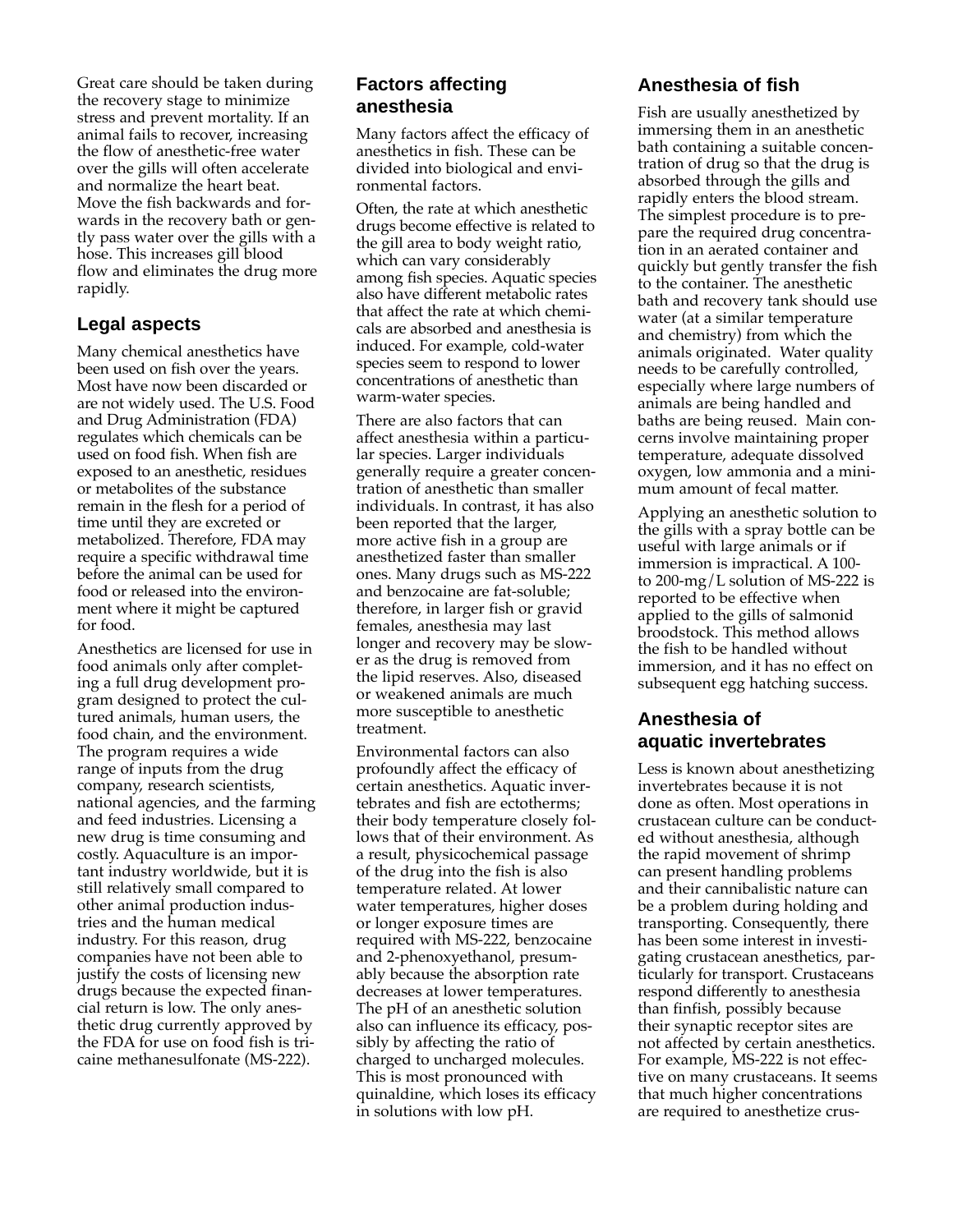taceans than fish. Aqui- $S<sup>m</sup>$  has been reported to be effective on freshwater prawns (*Macrobrachium rosenbergii*), but only at concentrations 5 to 10 times higher (100 to  $200 \text{ mg/L}$ ) than those used on finfish (20 mg/L). Carbon dioxide is an effective anesthetic for most crustaceans. It is most frequently dispensed as a mixture of baking soda and acetic acid. Cooling is also an effective way to immobilize crustaceans, but one must be careful because cooling can kill the animals.

# **Anesthetics used in fish**

At this time, only MS-222 is registered for use on food fish in the U. S. However, many compounds have been evaluated experimentally and some are being used on nonfood fish and in research. The substances described below have been extensively evaluated in the U. S. or other countries. Effective dosages of these drugs for different fish species are summarized in Table 2.

## **MS-222**

The chemical name for MS-222 is tricaine methanesulfonate. It is sold as Tricaine-S<sup> $m$ </sup> and Finquel<sup> $m$ </sup>. It comes as a white, crystalline powder that can be dissolved in water at up to an 11% solution. It lowers the pH of water, creating an acidic condition that can irritate fish and cause harmful side effects. To prevent problems, the stock solution can be buffered with sodium bicarbonate (baking soda) to achieve a pH of 7. One of the major drawbacks of MS-222 is that even when fish are deeply anesthetized, handling still increases levels of plasma cortisol concentrations, an indicator of stress.

Induction is rapid and can take as little as 15 seconds. Salmonids are quickly anesthetized when immersed in 25 to 50 mg/L. Anesthesia can be maintained at 10 mg/L. Channel catfish (*Ictalurus punctatus*) require 25 to 50 mg/L for sedation and 100 to 250 mg/L for full anesthesia, with a 3-minute induction time. Up to

 $100 \text{ mg/L}$  is required for some species, including tilapia. Generally, concentrations greater than 100 mg/L should not be used for salmonids, and levels higher than 250 mg/L should not be used for warm-water fish.

Recovery is usually rapid and equilibrium can be expected to return after only a few minutes. A recovery time longer than 10 minutes suggests that too much anesthetic is being used or that the exposure time is too long. MS-222 has a good safety margin in fish. In trout, for example, the effective concentration is  $40 \text{ mg/L}$  and the maximum safe concentration is  $63 \text{ mg/L}$ . The safety margin narrows as temperature rises and appears to be smaller for smaller fish. The drug is more potent in warm waters with low hardness.

MS-222 is excreted in fish urine within 24 hours and tissue levels decline to near zero in the same amount of time. It is approved for use on food fish in the U. S. and the United Kingdom, but was recently banned in Canada. The withdrawal time for MS-222 required by FDA is 21 days, which makes it impractical as an anesthetic for fish en route to market.

#### **Benzocaine**

Benzocaine, or ethyl aminobenzoate, is a white crystal that is chemically similar to MS-222. However, benzocaine is almost totally insoluble in water and must first be dissolved in ethanol or acetone. The standard approach is to prepare a stock solution in ethanol or acetone (usually  $100 \text{ g/L}$ ) that will keep for more than a year when sealed in a dark bottle. In solution, benzocaine is neutral (pH 7) and therefore causes less hyperactivity and initial stress reaction than unbuffered MS-222. Benzocaine is effective at approximately the same doses as tricaine (25 to 100 mg/L). Benzocaine has a fair margin of safety, although this appears to be reduced at higher temperatures. It is not safe for exposures longer than 15 minutes. Its efficacy is not affected by water

hardness or pH. As with MS-222, it is fat-soluble and recovery times can be prolonged in older fish or gravid females. Benzocaine is not approved by FDA for use on food fish in the U.S.

## **Quinaldine**

Quinaldine is a yellowish, oily liquid with limited water solubility that must be dissolved in acetone or alcohol before it is mixed with water. While it is an effective anesthetic, it is an irritant to fish, has an unpleasant odor, and is a carcinogen. The low cost of quinaldine has made it a popular tool for collecting tropical fish for the aquarium trade, as well as in the bait and sport fish industries. Quinaldine sulfonate is a pale yellow, water-soluble powder; it is more costly than quinaldine or MS-222.

Quinaldine solutions are acidic and are usually buffered with sodium bicarbonate. Induction takes 1 to 4 minutes and may cause mild muscle contractions. Recovery is usually rapid. The effective treatment concentration of quinaldine solutions varies with species, but is generally 15 to 60 mg/L. Grass carp (*ctenopharyngodon idella*) lose equilibrium within 5 minutes of exposure to 15 mg/L. However, quinaldine concentrations of 50 to 1,000 mg/L were required to completely anesthetize tilapia.

Quinaldine may not produce the deep anesthesia needed for surgery because some reflex responsiveness is usually retained. Higher doses (150 mg/L) have been used for surgical procedures, but quinaldine is not usually recommended for these procedures. Fish under full quinaldine anesthesia normally do not stop their gill ventilation so are not as susceptible to asphyxia from respiratory arrest as they are with MS-222. In general, the potency of quinaldine is higher in hard water and warm water. Quinaldine is not approved by the FDA for use on food fish in the U. S.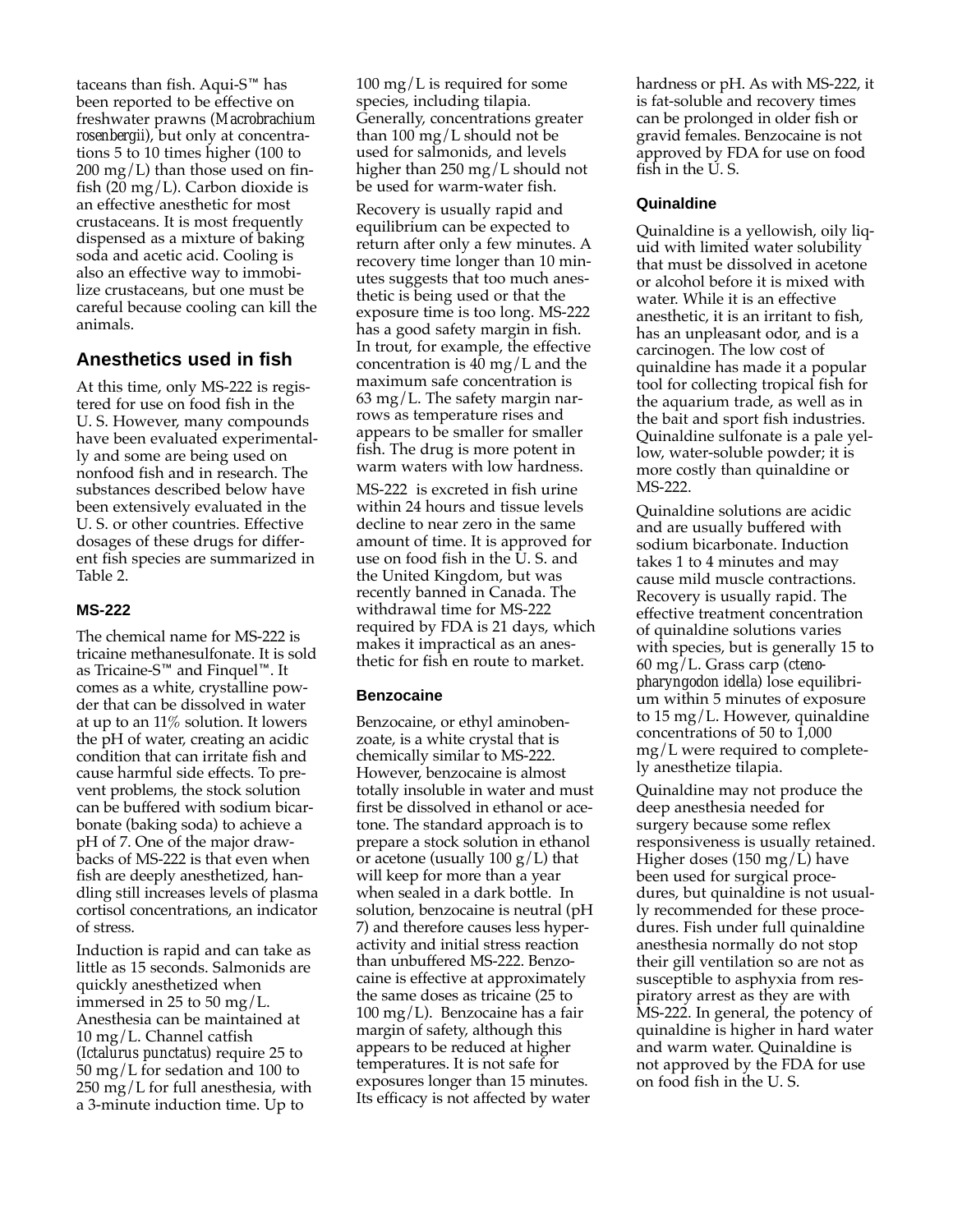## **2-Phenoxyethanol**

2-Phenoxyethanol is an opaque, oily liquid. This drug is moderately soluble in water but freely soluble in ethanol. The solution is bactericidal and fungicidal and is, therefore, useful during surgery. It is relatively inexpensive and remains active in the diluted state for at least 3 days. 2-Phenoxyethanol has a relatively large margin of safety and has been reported to produce a range of effects from light sedation to surgical anesthesia at concentrations of 100 to 600 mg/L. Concentrations of 300 to 400 mg/L are useful for short procedures, and lower concentrations of 100 to 200 mg/L are considered safe for prolonged sedation, such as during transport. 2-Phenoxyethanol is not approved by FDA for use on food fish in the U. S.

## **Metomidate**

Metomidate has been used extensively in human medicine. It anesthetizes fish without the usual stress of an elevated heart rate. Induction is rapid—1 to 2 minutes—and recovery is faster than with MS-222. It anesthetizes salmonids at doses of only 2 to  $6 \text{ mg/L}$ ; low doses are also effective in catfish. In salmonids, metomidate is reported to be more potent in larger, sea-water- adapted fish than in freshwater fingerlings or parr. With larval goldfish, *Carassius auratus*, and red drum, S*ciaenops ocellatus*, it has been reported to produce inadequate anesthesia with high mortalities. Metomidate is not approved in the U. S. for use on food fish and is not widely used.

## **Clove oil**

Clove oil has been widely used as an anesthetic in human dentistry and as a food flavoring. The major constituent (70 to 90 percent by weight) is the oil eugenol, but clove oil contains a wide range of other compounds that impart its characteristic odor and flavor. It is an effective anesthesia in carp (*Cyprinus carpio*) at 40 to 120 mg/L. In rainbow trout,

*Oncorhynchus mykiss*, doses as low as 2 to 5 mg/L produced sedation sufficient to transport the fish, while doses of 40 to 60 mg/L for 3 to 6 minutes gave effective surgical anesthesia. Recovery time increases with higher doses and longer exposure time. Clove oil is also an effective anesthetic for crustaceans at doses of 100 to  $200 \text{ mg/L}$ . Clove oil has a very high margin of safety; however, it also requires a relatively long recovery time compared to MS-222. The major advantage of clove oil is that it is inexpensive and not unpleasant to work with. Clove oil is not approved for use on food fish in the U. S.

## **Aqui-S**

Aqui-S<sup> $M$ </sup> is a relatively new anesthetic for fish developed by the Seafood Research Laboratory in New Zealand. This compound is approximately 50 percent isoeugenol and 50 percent polysorbate 80. A dosage of 20 mg/L is effective for most fish species and induction is described as "stress free" because the substance suppresses cortisol. A recent study indicated that Aqui-S<sup> $M$ </sup> was an effective anesthetic on freshwater prawns, but only at much higher concentrations of 100 to 200 mg/L (S. Coyle and J. Tidwell, unpublished data). Currently,  $\bar{A}$ qui-S<sup> $M$ </sup> is approved for use on food fish in Australia and New Zealand, with no withdrawal period. It is undergoing the New Animal Drug Approval process for use in the U. S., with no withdrawal time. It is used primarily for the "rested harvest" of commercial fish species, where the low stress induction improves the color, texture and appearance of the product. If approved for use in the U. S. with the zero withdrawal time, Aqui-S<sup>™</sup> would be a valuable tool to use when transporting live food fish to market.

#### **Carbon dioxide**

Carbon dioxide,  $CO<sub>2</sub>$ , has been used as an anesthetic for many years, especially during transport. It is extremely soluble in water

and can simply be diffused into the water as  $CO<sub>2</sub>$  gas. However, it is somewhat difficult to control the final concentration of  $CO<sub>2</sub>$ . Carbon dioxide anesthesia is effective in rainbow trout at 120 to 150 mg/L for fingerlings and 200 to 250 mg/L for adults. Hyperactivity and subsequent stress can be reduced by buffering the water with sodium bicarbonate. Sodium bicarbonate ( $NaHCO<sub>3</sub>$ ) and acetic acid have also been used to produce  $CO<sub>2</sub>$ . When dissolved in water, sodium bicarbonate releases carbon dioxide if the pH is acidic. Peak (1998) compared the efficacy of sodium bicarbonate and acetic acid to produce anesthesia in smallmouth bass (*Micropterus dolomieu*), northern pike (*Esox lucius*), and lake stugeon (*Acipencer fulvescens*). He found that for these cool-water species a  $2.6-g/L$  NaHCO<sub>3</sub> solution (30 L water, 80 g NaHCO<sub>3</sub>, and 30 mL acetic acid) performed better than the  $1.3-g/L$  NaHCO<sub>3</sub> solution (30 L water, 40 g NaHCO $_3$ , and 15 mL acetic acid) previously recommended for salmonids. Durborow and Mayer (unpublished data) found that largemouth bass (*Micropterus salmoides*) reached stage 2 anesthesia after 6 minutes when exposed to a  $0.67-g/L$  NaHCO<sub>3</sub> solution (30 L water, 20 g NaHCO<sub>3</sub>, and 7.5 mL acetic acid) at 6  $\degree$ C, and recovered in 10 to 15 minutes after being anesthetized for 1 hour.

The inconvenience of adjusting and maintaining the required pH makes other methods more attractive for most procedures. Carbon dioxide requires a relatively long induction time—generally 5 minutes at concentrations of 120 to 640 mg/L. The main advantage of carbon dioxide is that it is not a controlled substance in the U. S. and is recognized as a "Low Regulatory Priority," unapproved drug by the FDA. This permits its use in food fish with no withdrawal time. At this time it is the only chemical method available for harvesting or transporting food fish to market.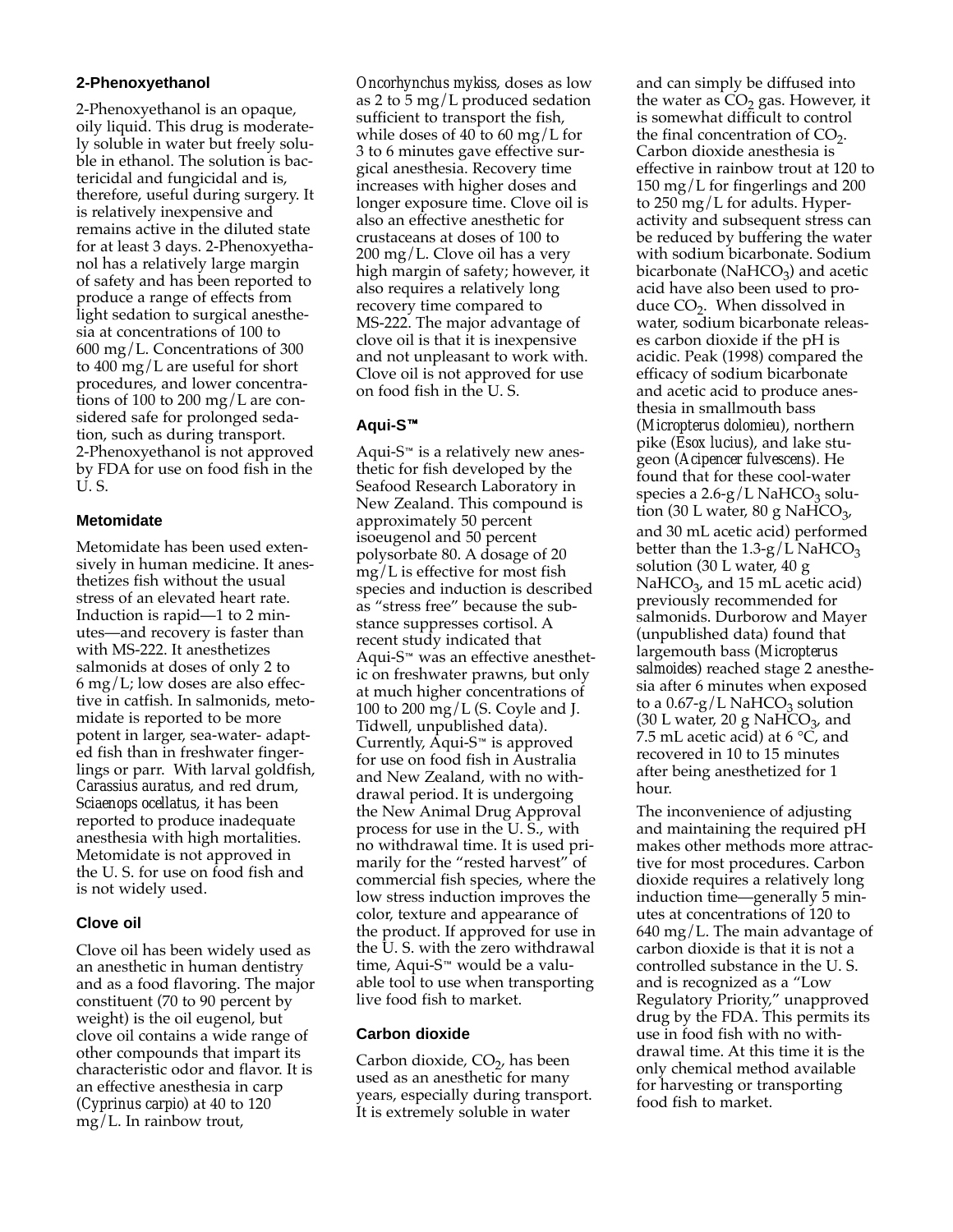**Table 2. Dose rates of major anesthetic drugs, evaluated experimentally, for a number of commonly cultured fish species.**

|                     | <b>Atlantic</b>       | <b>Rainbow trout</b>   |                                | <b>Channel catfish</b>                      | Nile tilapia             | <b>Striped bass</b> |
|---------------------|-----------------------|------------------------|--------------------------------|---------------------------------------------|--------------------------|---------------------|
| <b>Anesthetic</b>   | salmon<br>Salmo salar | Onchorhychus<br>mykiss | Common carp<br>Cyprinus carpio | <i><u><b>Ictalurus</b></u></i><br>punctatus | Oreochromis<br>niloticus | Morone<br>saxatilis |
| MS-222              | 40-50 mg/L            | 40-60 mg/L             | 100-250 mg/L                   | 50-250 mg/L                                 | 100-200 mg/L             | 100-150 mg/L        |
| Benzocaine          | 40 mg/L               | 25-50 mg/L             | <b>ND</b>                      | ND.                                         | 25-100 mg/L              | 50-100 mg/L         |
| Quinaldine          | 25-40 mg/L            | ND.                    | 10-40 mg/L                     | 25-60 mg/L                                  | 25-50 mg/L               | 25-40 mg/L          |
| 2-Phenoxyethanol    | 100-200 mg/L          | 100-200 mg/L           | 400-600 mg/L                   | ND.                                         | 400-600 mg/L             | <b>ND</b>           |
| Metomidate          | 2-10 mg/L             | $5-6$ mg/L             | <b>ND</b>                      | 4-8 $mg/L$                                  | ND.                      | 7-10 mg/L           |
| Clove oil           | 10-50 mg/L            | 40-120 mg/L            | 40-100 mg/L                    | 100 mg/L                                    | <b>ND</b>                | 60 mg/L             |
| Aqui-S <sup>™</sup> | 10-50 mg/L            | $20 \text{ mg/L}$      | <b>ND</b>                      | 20-60 mg/L                                  | ND.                      | <b>ND</b>           |

ND = not determined. Only MS-222 is approved in the U.S. at the time of this publication.

# **Non-chemical methods**

## **Hypothermia**

Lowering water temperature will tranquilize or immobilize fish. Lower water temperatures also increase the oxygen-carrying capacity of water and reduce the activity and oxygen consumption of fish. Water can be cooled by refrigeration or by adding ice. Gradual cooling is recommended because rapid chilling can produce thermal shock. This technique has been used primarily for transportation. Adult Atlantic salmon (*Salmo salar*) can be hauled long distances when cooled to 0 °C. Carp previously acclimated to 23 °C can be safely maintained in a state of apparent anesthesia for 5 hours at  $4 \text{ }^{\circ}C$ , although lower temperatures cause mortality. Hypothermia is commonly used on crustaceans during transportation. Market-size freshwater prawns can be transported at high densities (100 to 200  $g/L$ ) if water temperature is cooled to 16 to 18 °C (S. Coyle and J. Tidwell, unpublished data).

When fish are immobilized by lowering water temperature, the safety margin is frequently quite small and deaths occur if the temperature is lowered too far or too quickly. Thus, the rate of cooling should be controlled carefully and the required temperature should be maintained. As a rule of thumb, the water temperature should not be reduced more than 1 °C every 15 minutes. Hypothermia is often used in combination with chemical anesthesia to reduce the amount of anesthetic required, reduce oxygen consumption, and increase the amount of time the fish are anesthetized.

#### **Electro-anesthesia**

Another alternative to chemical anesthesia is the use of electricity. Alternating current (AC) and square waves in the form of chopped direct current (DC) have been used in electro-fishing for many years. Electro-anesthesia is not effective in seawater because seawater is more conductive than fish. In freshwater, the fish are more conductive than the water and the easiest route for electrons is through the fish.

Fish subjected to low-voltage DC become immobile; however, this is effective only while the fish are in the electrical field. If the current stops, the fish will escape almost immediately. This procedure only immobilizes and does not produce true anesthesia.

AC current produces a short-term anesthesia and turning off the supply does not negate the effects. Larger fish are affected more rapidly than smaller ones; the length of time fish remain in the anesthetized state increases with body length. At 110 to 115 volts, anesthesia was shown to last for less than 1 minute; higher voltages (220 to 240) are preferable and can produce loss of reactivity to touch stimuli for up to 5 minutes.

Electrical stimulation produces violent muscular responses that can disfigure or kill. The safety of the animal and the operator are the greatest concern when using electricity. Electricity is unsafe to use around water; therefore, electro-anesthesia poses special problems. Multiple electrical safety features and strict codes of operation are required to approach a sufficient degree of safety.

## **Transportation and anesthesia**

The stress caused by handling, grading and transporting can be considerable. It may be preferable to anesthetize fish as they are loaded for transport and/or to add ice to the water in transport tanks to reduce metabolic activity. Sedation can be beneficial in the bulk transportation of fish stocks, especially over long distances and when fish density is high. The major concerns in transporting